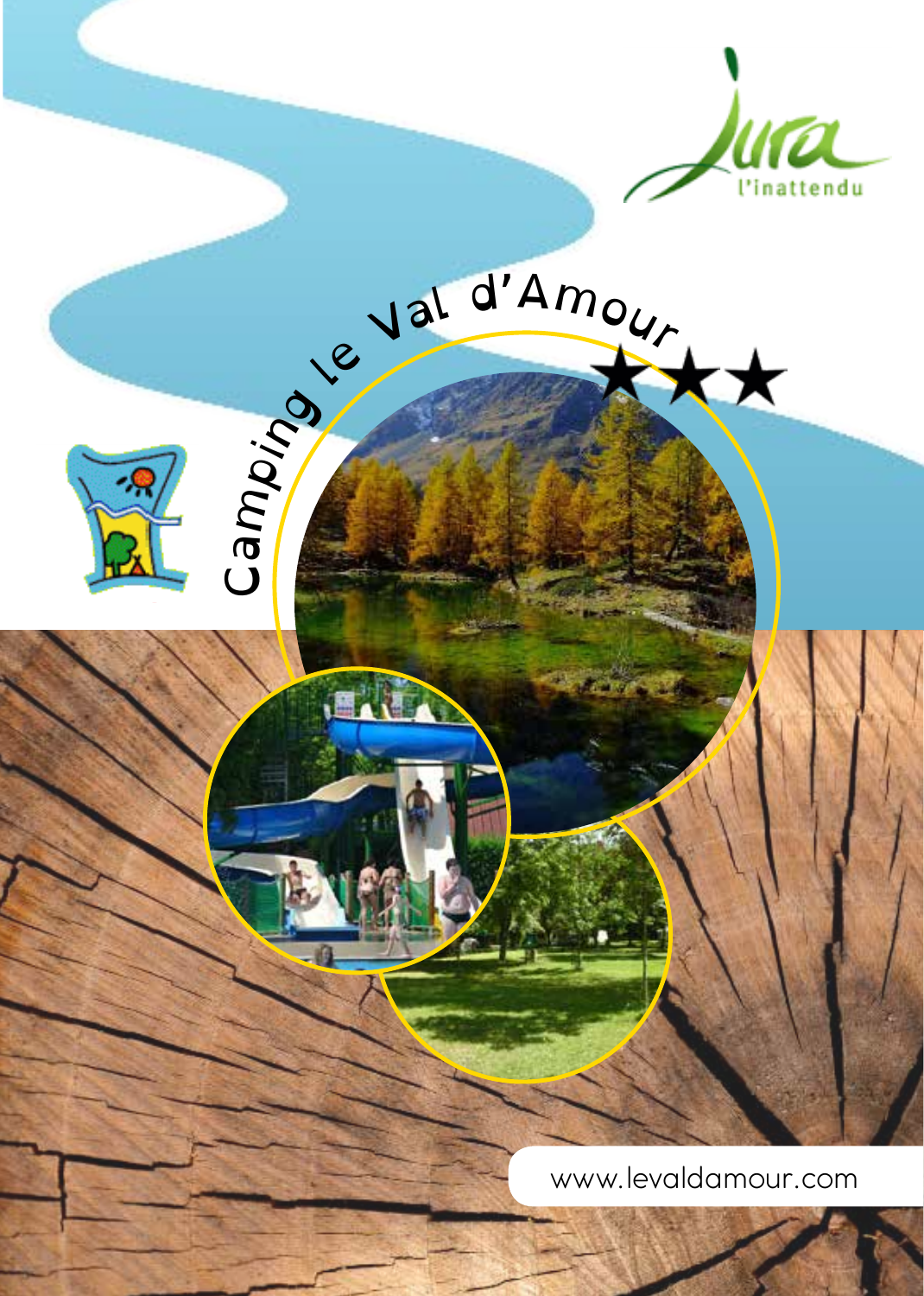## The surroundings

Take your time to discover the Jura, a region full of surprises and beauty. Rivers, caves, forests, mountains and many more landscapes for sharing precious moments with your friends or your family.

 From the camping, you have a quick access to many activities. Walking and hiking, on foot, on horseback or by bike, through the forests or in the mountains. UNESCO World Heritage listed Sites, such as the Salines Royales. The region of lakes and its nautical activities.

 Delight yourself with the numerous local wines and cheeses that will thrill your taste buds.

腰肌 Cascade du hérisson 1 h $\bullet$ Grotte des moidons 30 min **POPULATION** Lac de chalain 50 min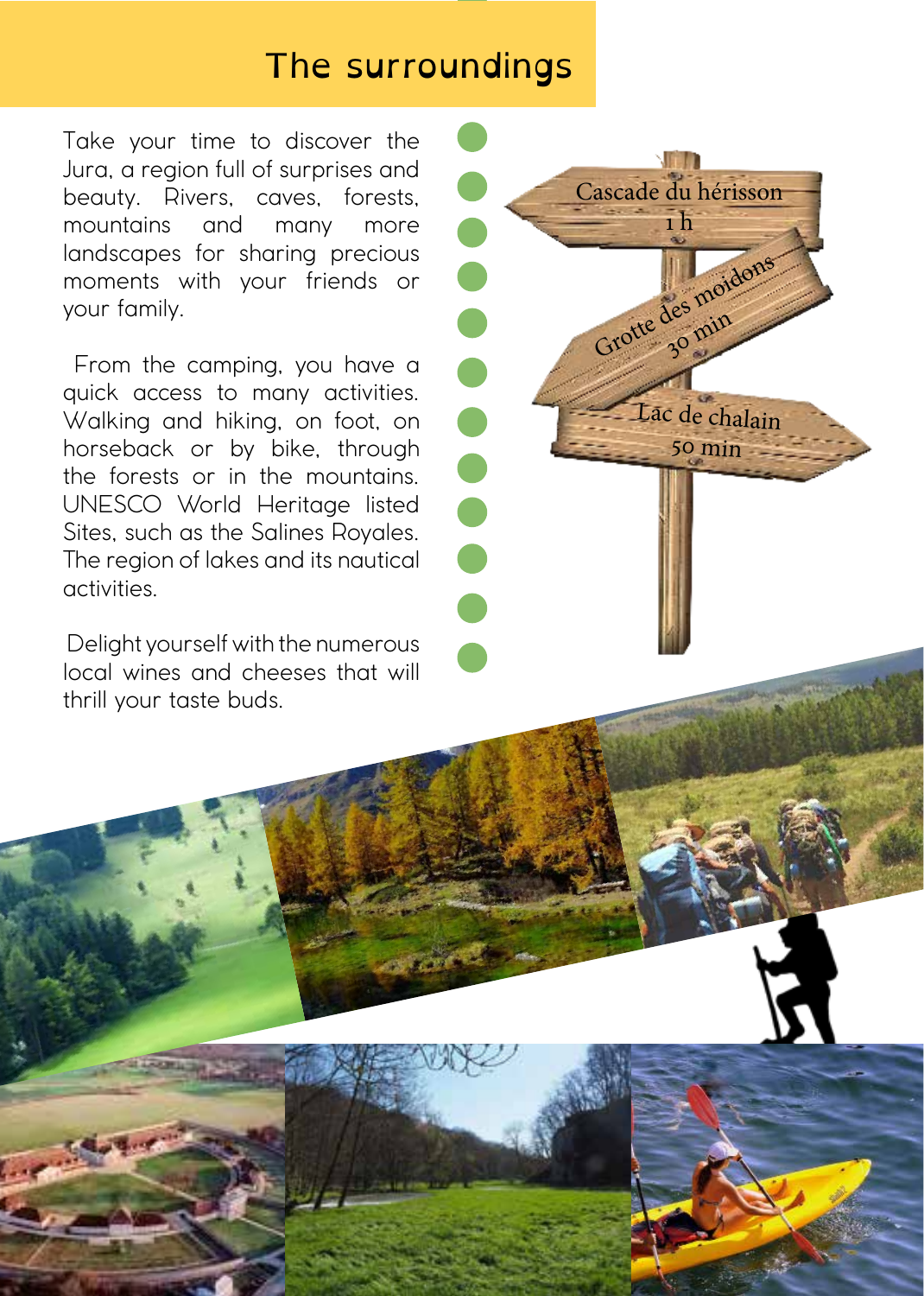# The surroundings



Rivière de la Loue Cascade du Hérisson Baume Les Messieurs Lac de Vouglans Château-Chalon Lac de Chalain La Saline Royale Base de loisirs Val'nature

Arbois

Dole

Forêt de Chaux

#### **Activities**

- Hiking
- Horseback riding
- Cycling
- Fishing
- Paragliding
- ULM
- Canoeing
- Bathing (lakes and rivers)
- Museum visits
- Tasting of local products



For more information :

www.jura-tourism.com

www.tourisme-paysdedole.fr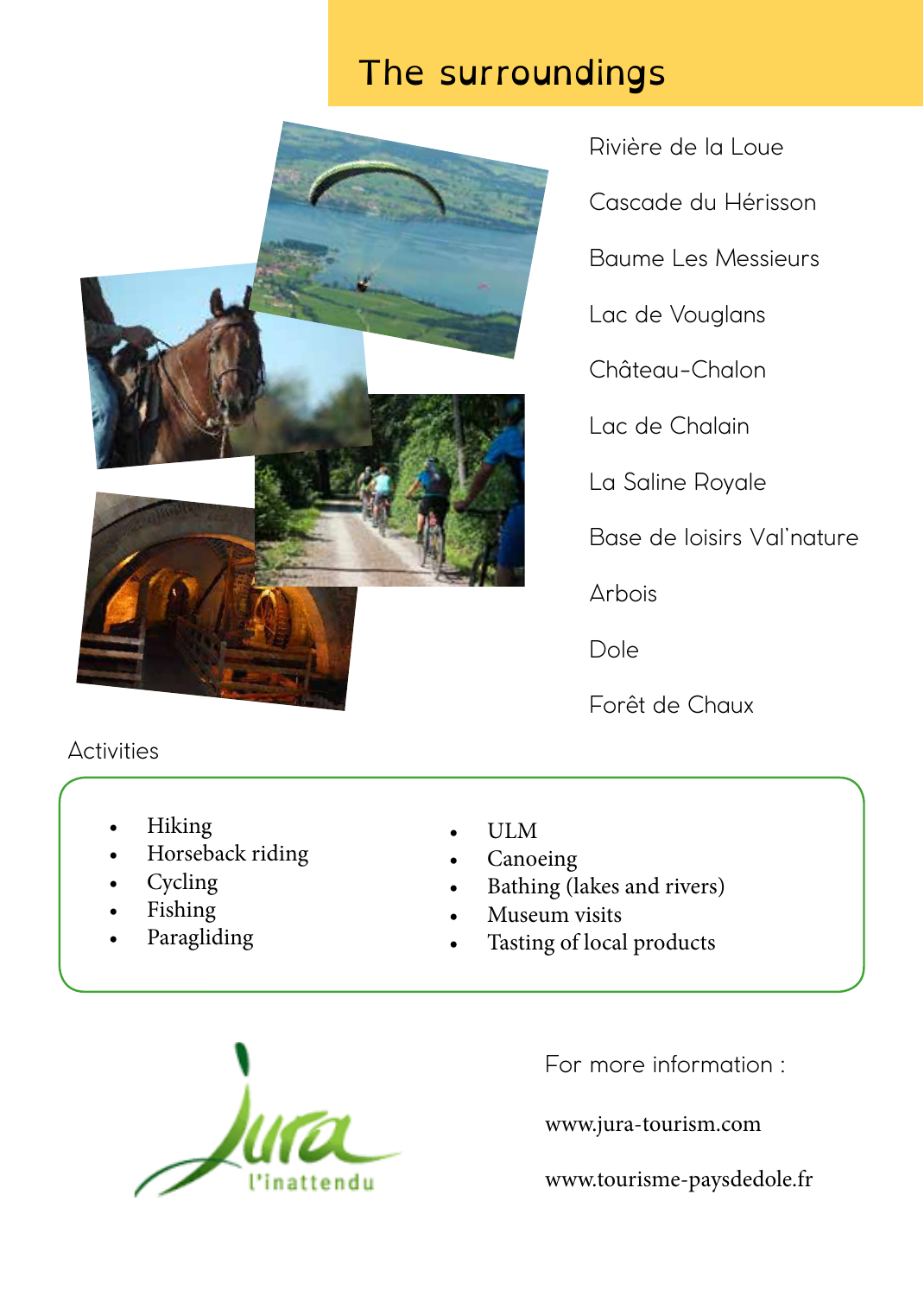## Services

 The camping Le Val d'Amour will receive you from April to September in an inviting atmosphere. Big and small will be delighted by the numerous activities proposed within the camping.



## Open from 04/01 to 15/10

**Reception** 08 to 12 AM – 02 to 07 PM

• Snacks and drinks July / August

• Animations July / August

• WiFi Free access

Laundry area Washing / drying machine

Sanitary facilities Showers, toilets, washbasins



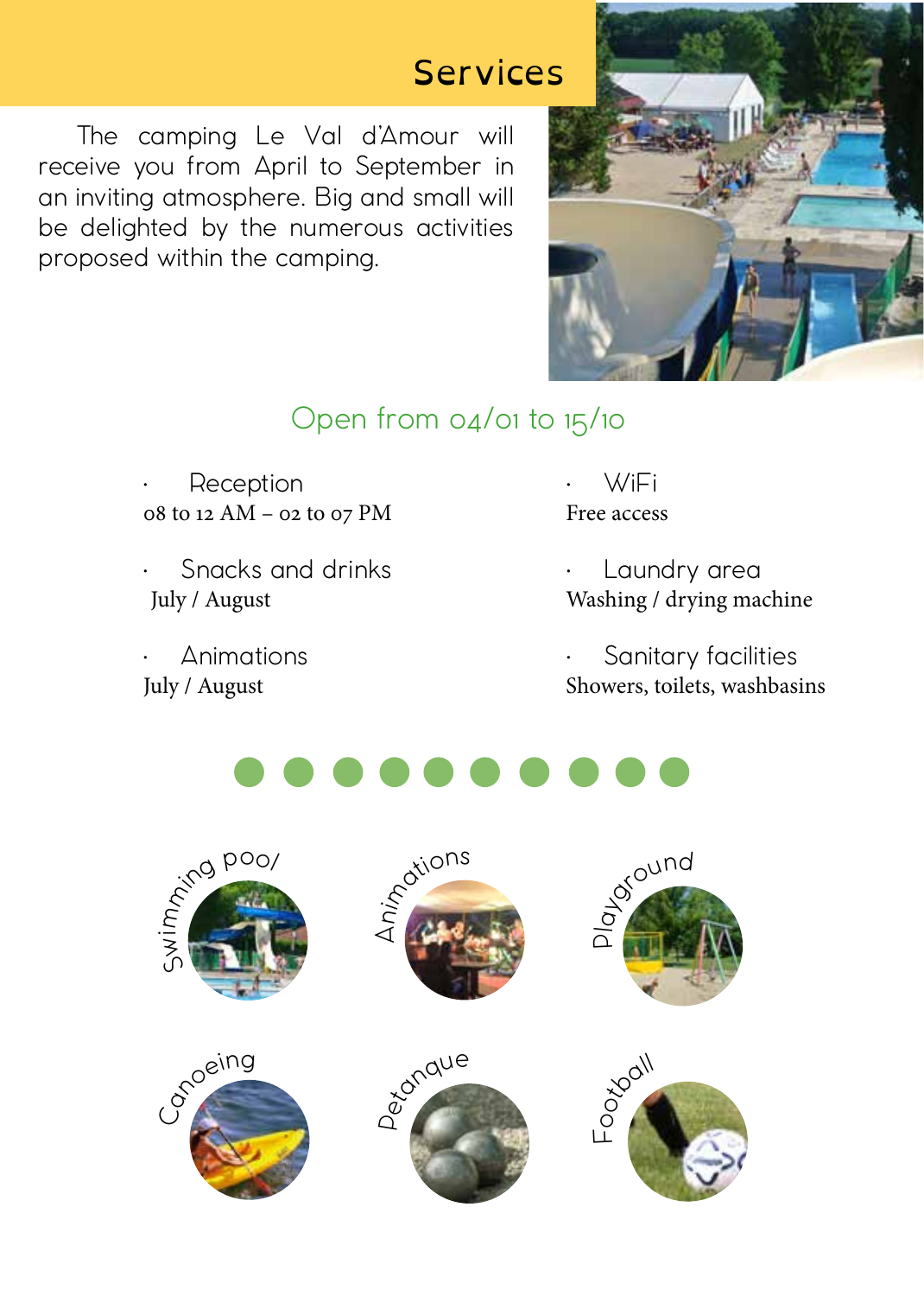# Activities

- **Dances**
- Football and basketball games
- Children's animations
- Canoe rental
- Children's playground
- Shows
- Petanque ground
- Table football
- Table tennis
- Night bathing



## Swimming pool

From 06/20 to 09/15, enjoy the camping's swimming pool with its two slides. The swimming pool is open from 10 AM to 8 PM.

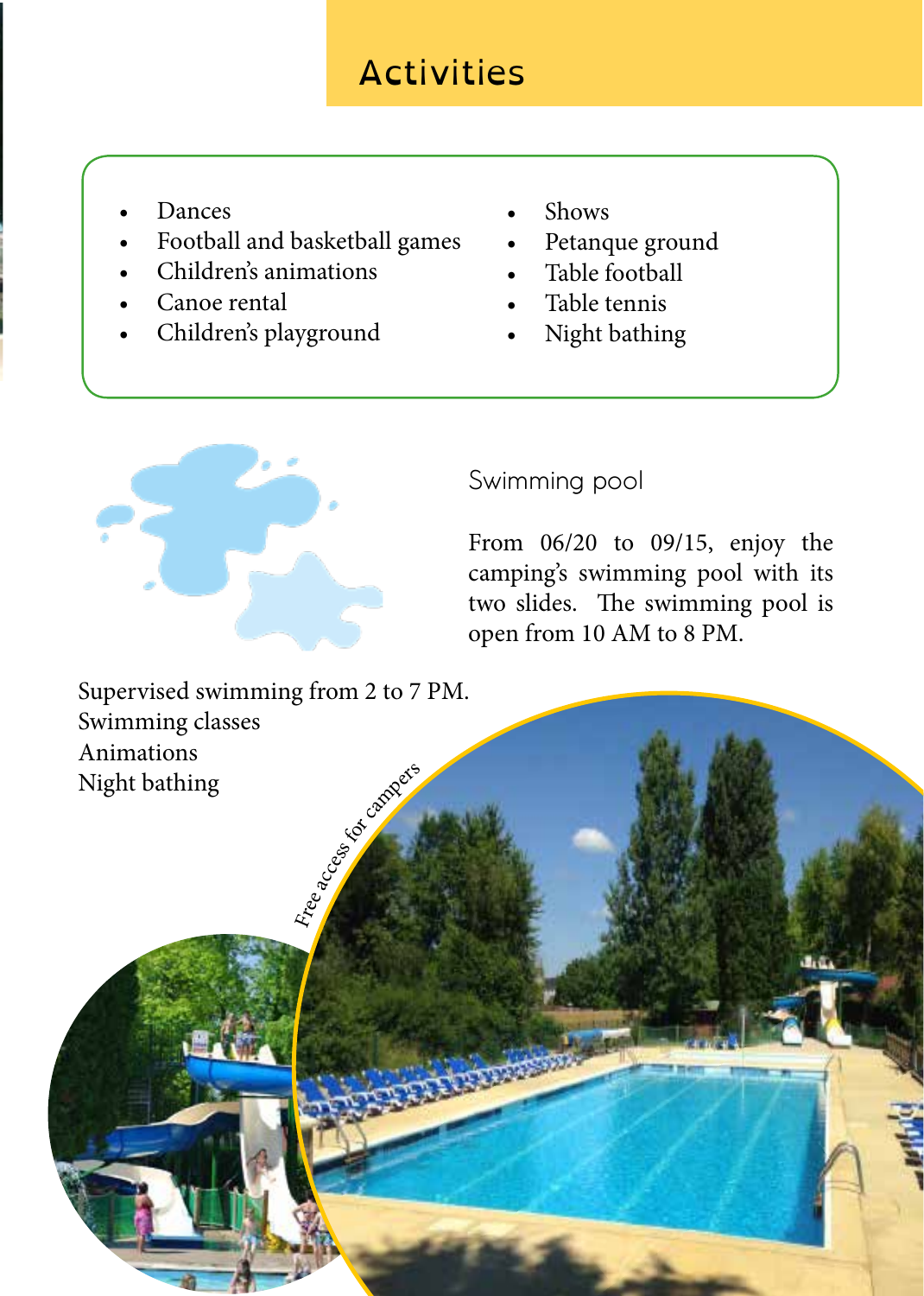# Accommodations with bathrooms

## Mobile home Super Mercure

- 1 room with double bed
- 1 room with 2 simple beds
- Double sofa bed
- Living room and kitchen
- Bathroom and separate toilet
- $28 m<sup>2</sup> + 15 m<sup>2</sup>$  terrace

#### Mobile home IRM Loggia

- Living room and kitchen
- Bathroom and separate toilet
- $25 \text{ m}^2 + 9 \text{ m}^2$  covered terrace





Double sofa bed

• 1 room with double bed • 1 room with 2 simple beds

4/6 p.

- 1 room with double bed
- 2 rooms with 2 simple beds
- Double sofa bed
- Living room and kitchen
- Bathroom and separate toilet

Bathroom and separate toilet

 $27 m<sup>2</sup> + 9 m<sup>2</sup>$  terrace

 $30 \text{ m}^2 + 15 \text{ m}^2$  terrace

- 1 room with double bed
- 2 rooms with 2 simple beds
- Double sofa bed

## Mobile home Super Octalia

- Living room and kitchen
- Bathroom and separate toilet
- $35 \text{ m}^2 + 15 \text{ m}^2$  covered terrace



Living room

• 2 rooms with double bed • 1 room with bunk bed

## Chalet Gitotel 5 people

- 1 room with double bed
- 1 room with simple bed + bunk bed
- Living room

#### Chalet Gitotel 6 people

- Equipped kitchen
- Bathroom and separate toilet
- $35 m<sup>2</sup> + 13 m<sup>2</sup>$  terrace



- 
- 

- - -



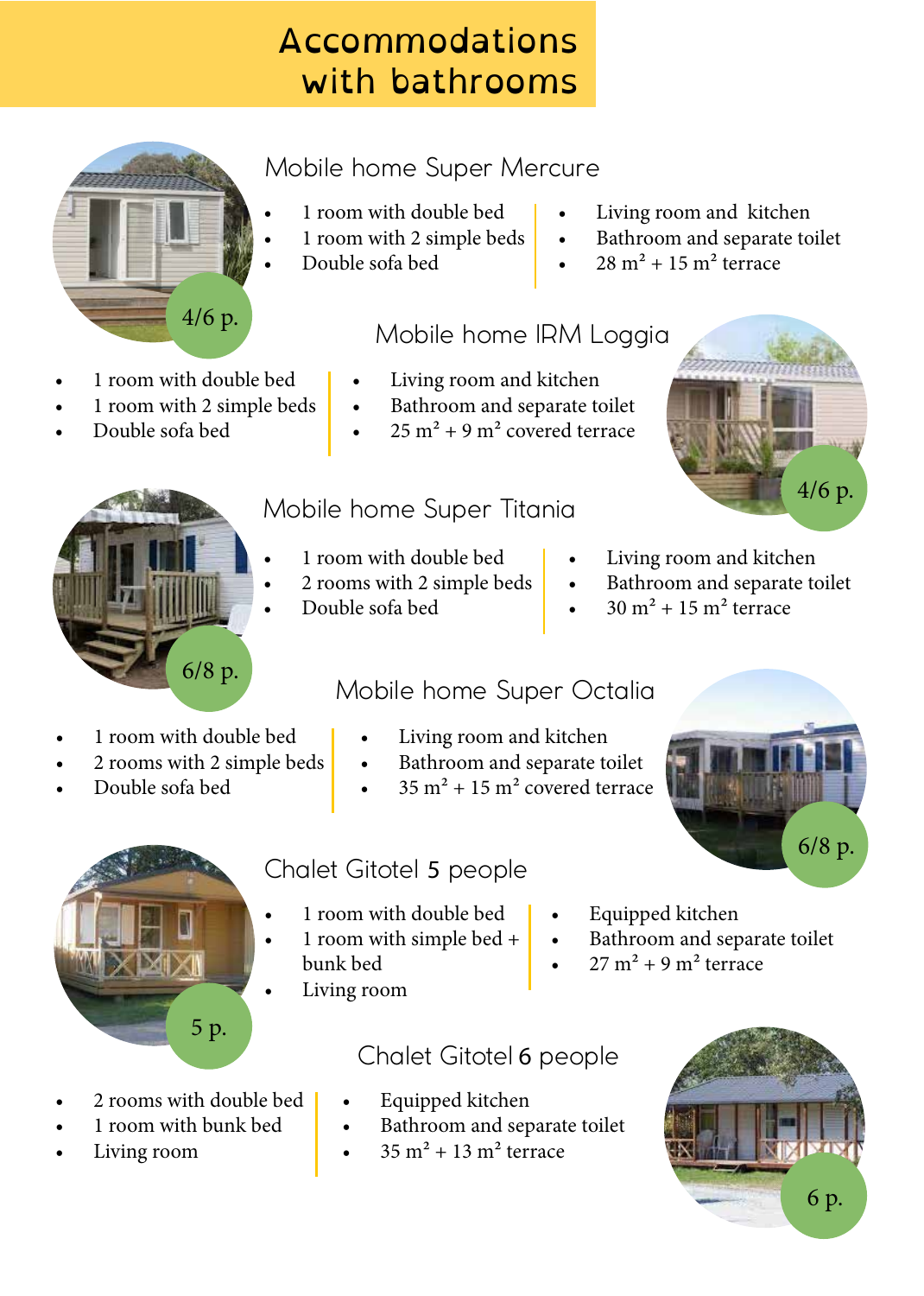# Accommodations without bathrooms

| 5 p. |  |
|------|--|

#### Tithome

- 1 room with double bed
- 1 room with simple bed
- + bunk bed
- Kitchen
- 21 m<sup>2</sup> including covered and closed terrace

#### Bengali Tent

- 2 double convertible bench seats
- Canopy
- $Refrigerator + gas cooler$
- Nearby water access
- A tent can be installed on the pitch without extra charge



The weekly rental in high season is from Saturday to Saturday for the Mercure / Loggia / Titania / Octalia

The weekly rental in high season is from Sunday to Sunday for the Gitotel 5-6 people / Tithome / Bengali Tent

All the accommodations are equipped with tableware, blankets, pillows, garden furniture and barbecues.

TV in all the accommodations with bathrooms.

You'll need to bring your own sheets and pillow cases

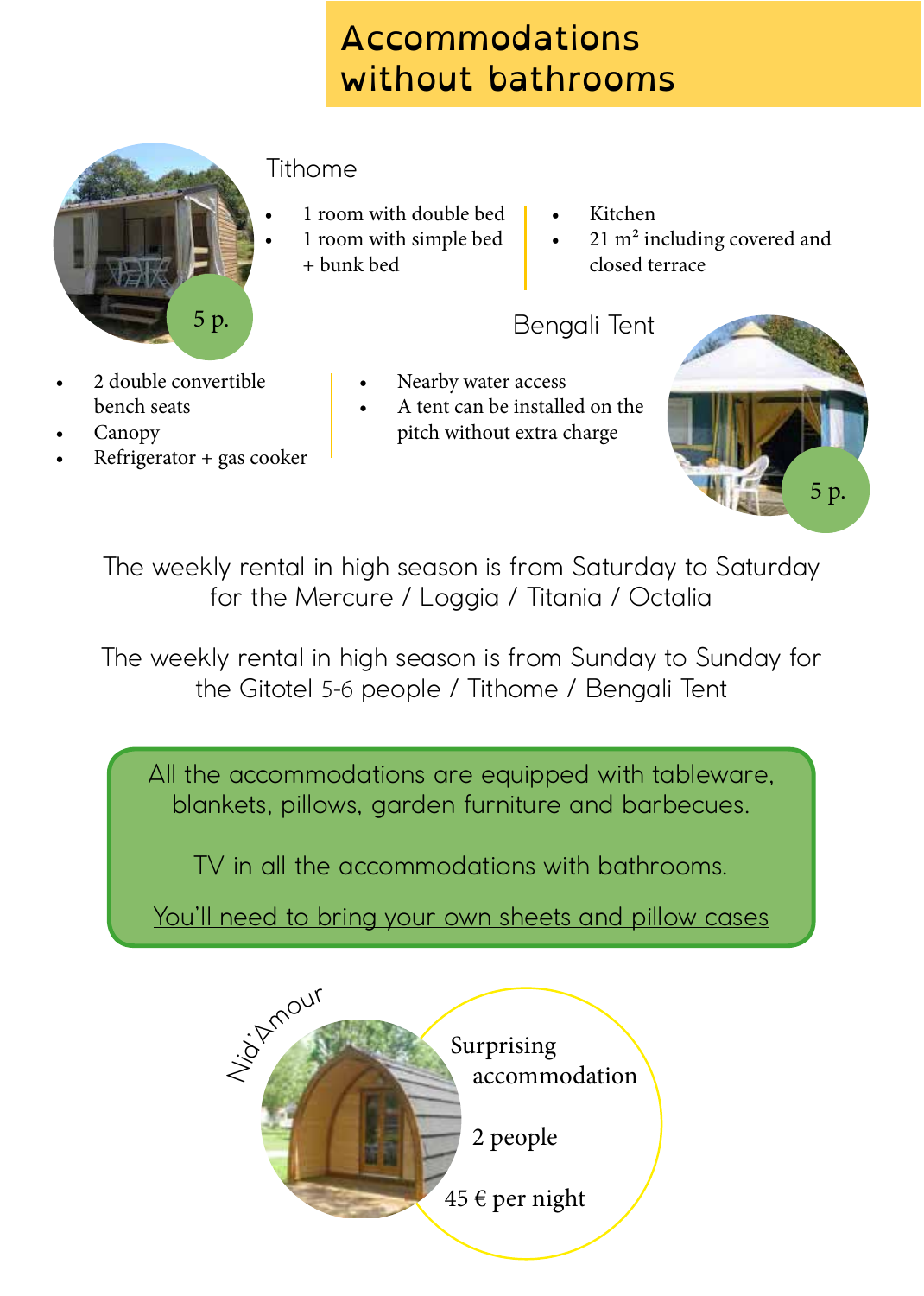# Prices

#### Camping pitch

| Pitch per night                                           | From 15/04<br>to 18/06<br>and<br>From 27/08<br>to 30/09 | From 18/06<br>to 02/07 | From 02/07<br>to 09/07<br>and<br>From 20/08<br>to 27/08 | From 09/07<br>to 20/08 |
|-----------------------------------------------------------|---------------------------------------------------------|------------------------|---------------------------------------------------------|------------------------|
| Nature package<br>for 2 people                            | 14,00€                                                  | 16,50€                 | 20,00 €                                                 | 23,50 €                |
| Comfort package for<br>2 people + electricity<br>10 Amps. | 17,00 €                                                 | 20,00 €                | 24,00 €                                                 | 27,50 €                |
| Additional adult                                          | 4,50€                                                   | 5,00 €                 | $6,50 \in$                                              | 7,25 €                 |
| Additional child<br>(over 10 years old)                   | $3,50 \in$                                              | 4,00 €                 | 4,50€                                                   | 5,00 €                 |
| Additional child*<br>(under 10 years old)                 | 3,00 €                                                  | 3,50€                  | 3,50€                                                   | $4,00 \in$             |
| Adult visitor**                                           |                                                         |                        | $4,50 \in$                                              | $4,50 \in$             |
| Child visitor**<br>(under 10 years old)                   |                                                         |                        | $3,50 \in$                                              | $3,50 \in$             |
| Pets                                                      | $1,00 \in$                                              | $1,50 \in$             | 2,00€                                                   | 2,50€                  |
| Tourist tax***<br>(over 18 years old)                     | $0,33 \in$                                              | $0,33 \in$             | $0,33 \in$                                              | $0,33 \in$             |
| Household waste<br>removal tax***                         | $0,22 \in$                                              | $0,22 \in$             | $0,22 \in$                                              | $0,22 \in$             |

\* Free for chlidren under 2 years old

\*\* Rate/day 10 am-7 pm with swimming pool access

\*\*\*Per person and per day





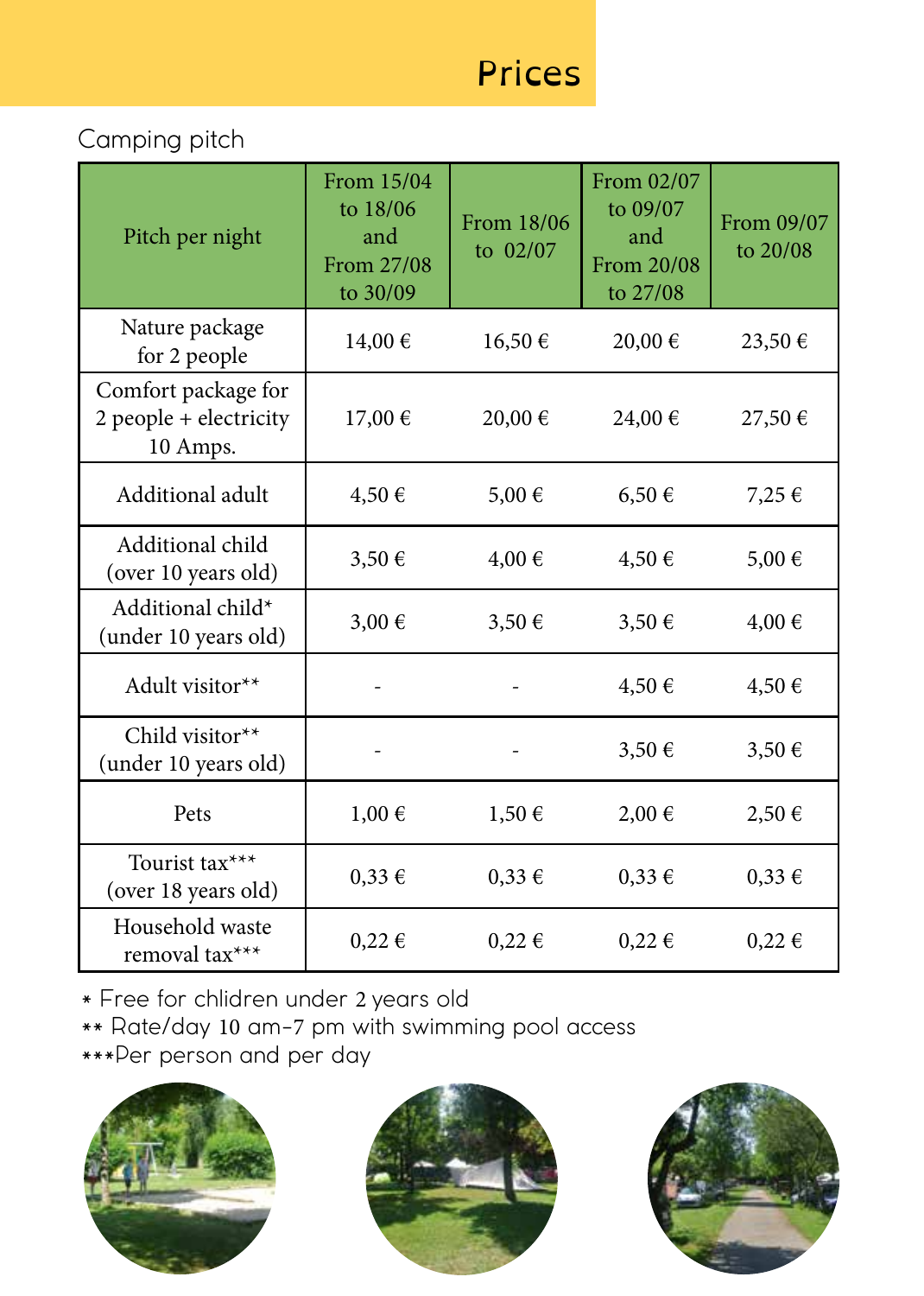## Prices

High season

| Weekly rental             | From<br>25/06<br>to<br>02/07 | From<br>02/07<br>to<br>09/07 | From<br>09/07<br>tο<br>20/08 | From<br>20/08<br>to<br>27/08 | From<br>27/08<br>to<br>03/09 |  |
|---------------------------|------------------------------|------------------------------|------------------------------|------------------------------|------------------------------|--|
| From Saturday to Saturday |                              |                              |                              |                              |                              |  |
| IRM Super Mercure         | 430€                         | 620€                         | 740 €                        | 650€                         | 510€                         |  |
| IRM Loggia                | 400€                         | 570€                         | 720€                         | 610€                         | 480€                         |  |
| Super Titania             | 440€                         | 660€                         | 800€                         | 680€                         | 550€                         |  |
| Super Octalia             | 470€                         | 670€                         | 820€                         | 700€                         | 570€                         |  |
| From Sunday to Sunday     |                              |                              |                              |                              |                              |  |
| Chalet Gitotel 5 pers     | 380€                         | 520€                         | 630€                         | 520€                         | 430€                         |  |
| Chalet Gitotel 6 pers     | 420€                         | 600€                         | 700€                         | $600 \text{ } \in$           | 490€                         |  |
| Tithome                   | 300€                         | 420€                         | 520€                         | 430€                         | 340 €                        |  |
| Bengali tent              |                              | 320€                         | 340€                         | 320€                         | 280€                         |  |

Low season

| Night | <b>IRM</b><br>Super<br>Mercure | <b>IRM</b><br>Loggia | Super<br>Titania   | Super<br>Octalia | Chalet<br>Gitotel<br>5 pers | Chalet<br>Gitotel<br>6 pers |
|-------|--------------------------------|----------------------|--------------------|------------------|-----------------------------|-----------------------------|
| 1     | $60 \in$                       | $60 \in$             | 65€                | 65€              | 50€                         | 60€                         |
| 2     | 120€                           | 115€                 | $125 \in$          | $125 \in$        | 100€                        | 120€                        |
| 3     | 160€                           | 150€                 | 175€               | $175 \in$        | 135€                        | 160€                        |
| 4     | $200 \text{ } \in$             | 185€                 | $210 \in$          | 210€             | 170€                        | 200€                        |
| 5     | 240€                           | $220 \text{ } \in$   | 265€               | 265€             | 205€                        | 240€                        |
| 6     | 280€                           | $255 \in$            | $310 \text{ } \in$ | 310 $\in$        | 240€                        | 280€                        |
| 7     | 310€                           | 290€                 | 350€               | 350€             | 270€                        | 310€                        |

Booking fee: 10 €

For receiving groups and organising private events, please contact us.